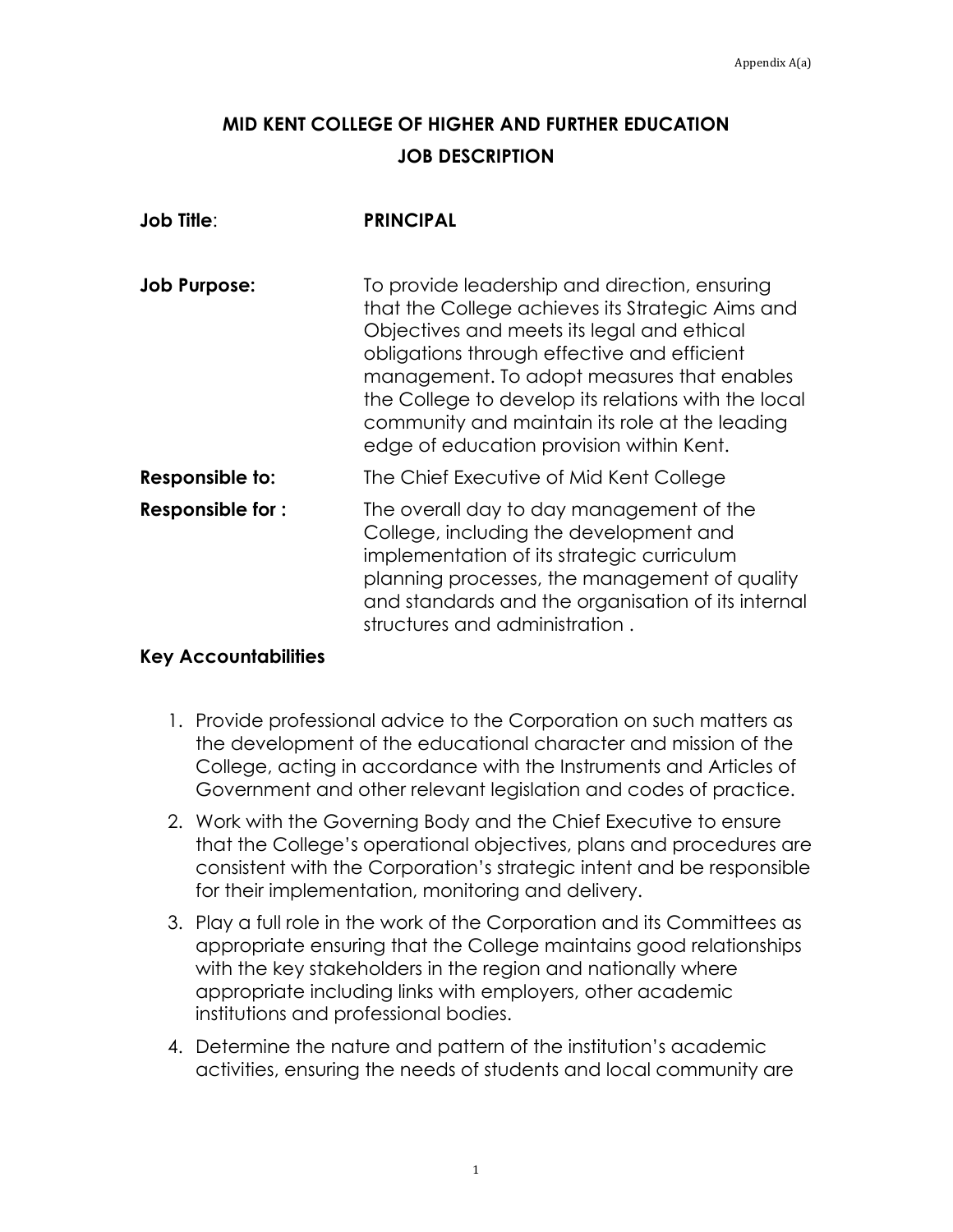met, whilst maintaining financial prudence and appropriate use of funds and resources.

- 5. Encourage and support the development of a curriculum geared to meet the needs of and to attract a wide range of individuals and external organisations.
- 6. Pursue the improvement of the College's teaching and learning to ensure that the quality of provision reaches the highest attainable levels consistent with the College's mission and ethos.
- 7. Create a physical and social environment appropriate for the teaching and learning aims of the College and an organisational culture in which students can thrive that supports the values approved by the Corporation.
- 8. Lead and manage the Senior Leadership Team providing clear, firm and motivational support for all staff, working in collaboration to achieve positive outcomes.
- 9. Foster positive and effective internal and external communications and ensure that staff and students are informed of developments and decisions of the Corporation, Executive Group and Senior Leadership Team.
- 10.Ensure that clear procedures are adopted and consistently applied for the maintenance of student discipline, within the rules and procedures provided within the Articles of Government and the disciplinary codes agreed by the Governing Body.
- 11.Direct the activities of the College so as to provide equality of opportunity in all that it does and to focus its activities on ensuring that students are recruited to learning programmes which enable them to realise their full potential and maximise their achievements.
- 12.Undertake such other duties as the Corporation may, from time to time, determine in consultation with the post holder to ensure the continued existence, viability and progress of the College.